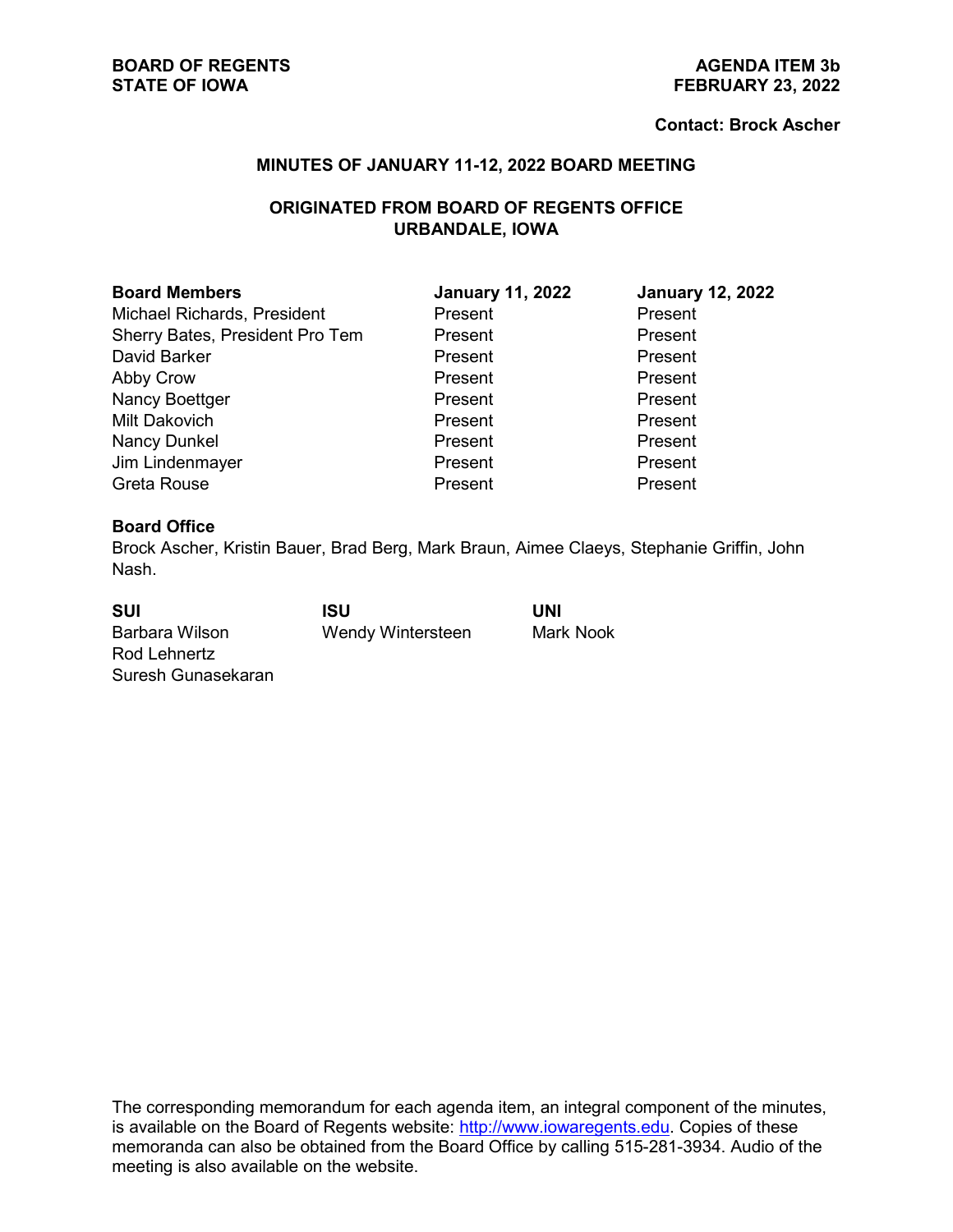## **Call to Order for January 11, 2022**

President Richards called the meeting to order at 1 p.m.

#### **Roll Call:**

|         | Barker    | <b>Bates</b> | <b>Boettaer</b> | Crow | <b>Dakovich</b> | Dunkel | ∟indenmaver | <b>Richards</b> | Rouse |
|---------|-----------|--------------|-----------------|------|-----------------|--------|-------------|-----------------|-------|
| Present | $\lambda$ | ↗            |                 |      |                 | ,,     | ,,          |                 |       |
| Absent  |           |              |                 |      |                 |        |             |                 |       |

### **Closed Session: Evaluation of Institutional Heads and Executive Director**

 $\checkmark$  MOVED by BOETTGER, SECONDED by BARKER, to enter into closed session pursuant to Iowa Code section 21.5.1.i upon the request of individuals whose performance is being considered.

|     | Barker | <b>Bates</b> | <b>Boettaer</b> | Crow | <b>Dakovich</b> | Dunkel | Lindenmayer | <b>Richards</b> | Rouse |
|-----|--------|--------------|-----------------|------|-----------------|--------|-------------|-----------------|-------|
| Ave |        | ́            |                 |      |                 | ↗      |             | "               |       |
| Nav |        |              |                 |      |                 |        |             |                 |       |

MOTION APPROVED by ROLL CALL.

*The Board convened in closed session at 1:02 p.m. The Board reconvened in open session at 2:32 p.m.*

### **UIHC Bond Issue**

President Richards recognized Board of Regents Chief Business Officer Brad Berg, who introduced Elizabeth Bergman from Baker Tilly. Bergman reported that (1) the Board received six bids for the Series 2022A Bonds; (2) the winning bid was submitted by Citigroup, Inc.; (3) the true interest cost was 2.42 percent. Bergman also reported that (1) the Board received four bids for the series 2022B Bonds; (2) the winning bid was Bank of America; (3) the true interest cost was 2.99 percent.

 $\checkmark$  MOVED by BATES, SECONDED by DAKOVICH to approve a resolution providing for the sale and authorizing and providing for the issuance and securing the payment of \$181,705,000 Hospital Revenue Bonds, Series S.U.I. 2022A and \$100,220,000 Hospital Revenue Bonds, Series S.U.I. 2022B for the purpose of paying a portion of the costs of constructing, equipping, installing and expanding certain Hospital and Clinic facilities related to the Hospital System of the State University of Iowa, and paying costs of issuance.

|     | <b>Barker</b> | <b>Bates</b> | <b>Boettaer</b> | Crow | <b>Dakovich</b> | Dunkel | Lindenmayer | <b>Richards</b> | Rouse |
|-----|---------------|--------------|-----------------|------|-----------------|--------|-------------|-----------------|-------|
| Ave |               | "            |                 |      |                 | ,,     |             |                 |       |
| Nav |               |              |                 |      |                 |        |             |                 |       |

MOTION APPROVED by ROLL CALL.

#### **Closed Session: Evaluation of Institutional Heads and Executive Director**

 $\checkmark$  MOVED by DUNKEL, SECONDED by LINDENMAYER, to enter into closed session pursuant to Iowa Code section 21.5.1.i upon the request of individuals whose performance is being considered.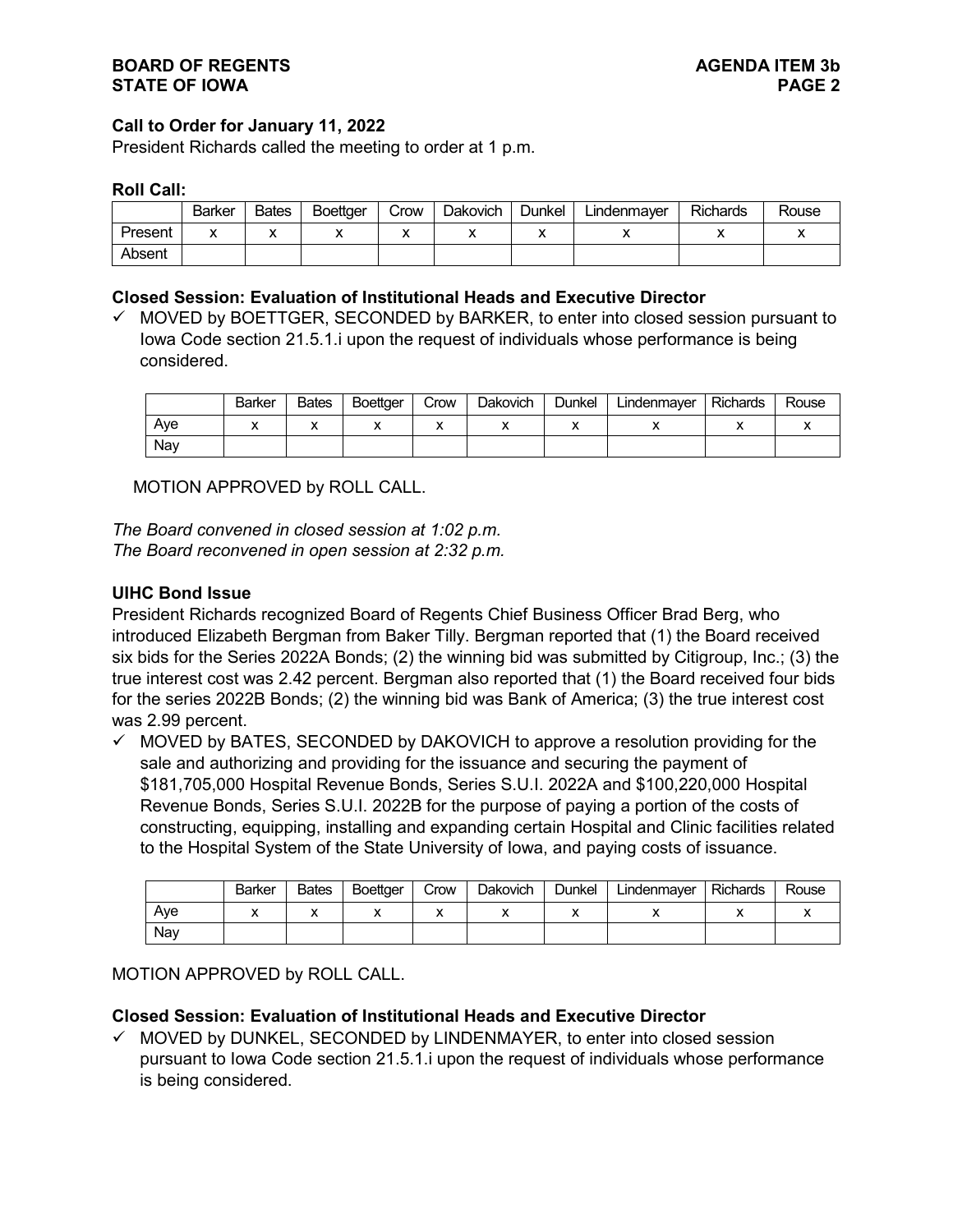## **BOARD OF REGENTS**<br> **BOARD OF REGENTS**<br> **BOARD OF IOWA**<br>
PAGE 3 **STATE OF IOWA**

|     | <b>Barker</b> | <b>Bates</b> | <b>Boettger</b> | Crow | Dakovich | Dunkel | Lindenmaver | <b>Richards</b> | Rouse |
|-----|---------------|--------------|-----------------|------|----------|--------|-------------|-----------------|-------|
| Ave |               | $\lambda$    |                 |      |          |        |             |                 |       |
| Nav |               |              |                 |      |          |        |             |                 |       |

MOTION APPROVED by ROLL CALL.

*The Board convened in closed session at 2:37 p.m. The Board reconvened in open session at 4:14 p.m.*

# **Adjourn**

President Richards adjourned the meeting at 4:14 p.m.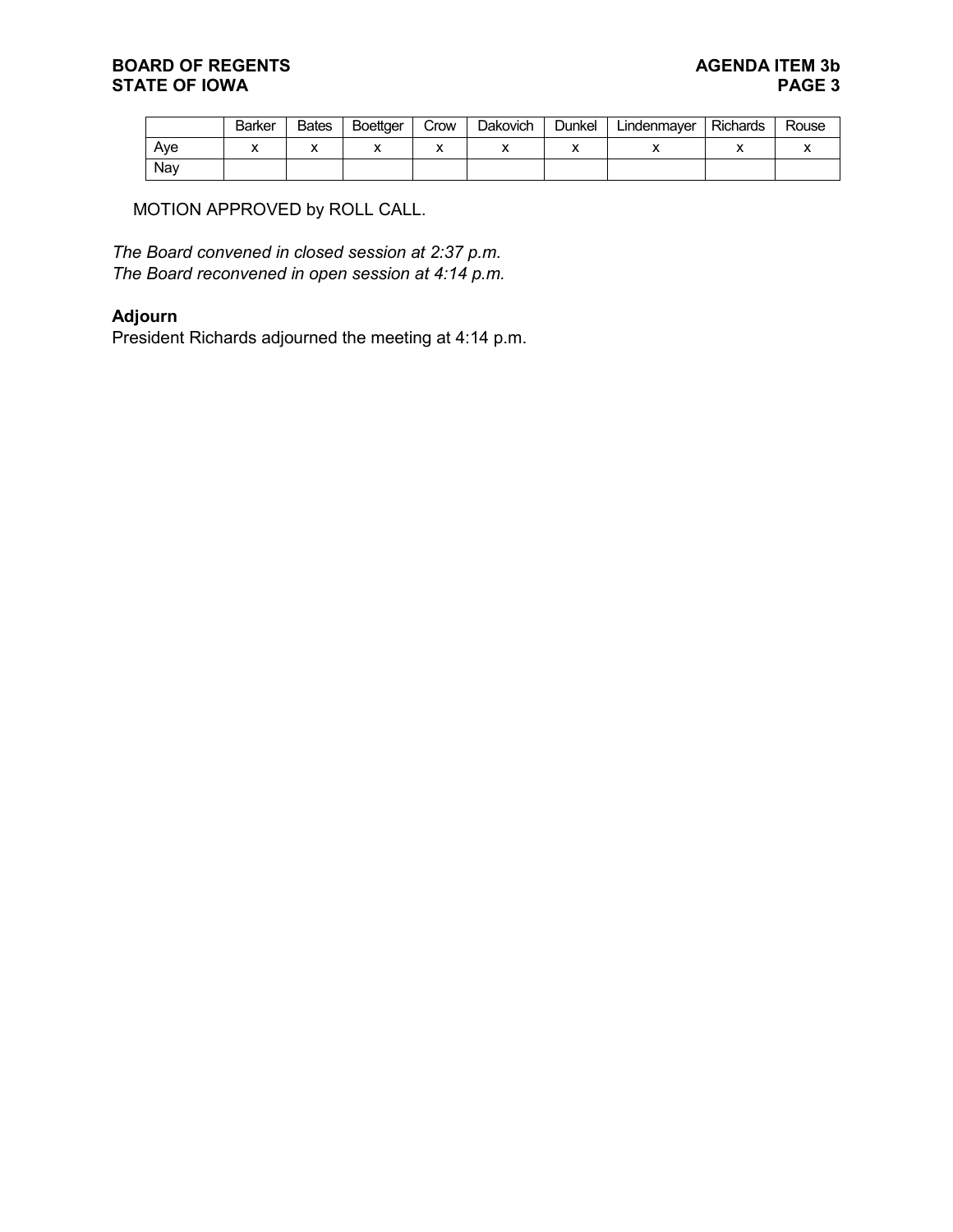## **Call to Order for January 12, 2022**

President Richards called the meeting to order at 10 a.m.

#### **Roll Call:**

|         | <b>Barker</b> | <b>Bates</b> | <b>Boettaer</b> | Crow | <b>Dakovich</b> | Dunkel | ∟indenmaver | Richards | Rouse |
|---------|---------------|--------------|-----------------|------|-----------------|--------|-------------|----------|-------|
| Present | ́             | ,,           |                 |      |                 |        |             |          | ,,    |
| Absent  |               |              |                 |      |                 |        |             |          |       |

### **Closed Session: Evaluation of Institutional Heads and Executive Director and Litigation**

 $\checkmark$  MOVED by ROUSE, SECONDED by BATES, to enter into closed session pursuant to lowa Code section 21.5.1.i upon the request of individuals whose performance is being considered; and in accordance with Iowa Code section 21.5.1.c to discuss strategy with counsel in matters that presently in litigation or where litigation is imminent and premature disclosure would likely prejudice or disadvantage the position of the Board.

|     | <b>Barker</b> | <b>Bates</b> | <b>Boettger</b> | Crow | Dakovich | Dunkel | Lindenmayer | <b>Richards</b> | Rouse |
|-----|---------------|--------------|-----------------|------|----------|--------|-------------|-----------------|-------|
| Ave |               | "            |                 |      |          |        |             |                 |       |
| Nav |               |              |                 |      |          |        |             |                 |       |

MOTION APPROVED by ROLL CALL.

*The Board convened in closed session at 10:01 a.m. The Board reconvened in open session at 2:41 p.m.*

#### **SUI Facilities Master Plan**

President Richards recognized Property and Facilities Committee Chair Regent Dakovich, who introduced Rod Lehnertz, SUI senior vice president for Finance and Operations. Lehnertz and UIHC CEO Suresh Gunasekaran presented the university's ten-year facilities plan.

 $\checkmark$  MOVED by BOETTGER, SECONDED by ROUSE, to approve Permission to Proceed with the University of Iowa 10-Year Master Plan.

|     | Barker | <b>Bates</b> | Boettger | Crow | Dakovich | Dunkel | Lindenmayer | <b>Richards</b> | Rouse |
|-----|--------|--------------|----------|------|----------|--------|-------------|-----------------|-------|
| Ave |        | "            |          |      |          |        |             |                 |       |
| Nav |        |              |          |      |          |        |             |                 |       |

MOTION APPROVED by ROLL CALL.

# **Register of SUI Capital Improvement Business Transactions**

 $\checkmark$  MOVED by DUNKEL, SECONDED by BATES, to approve Recommend the Board approve Permission to Proceed with Project Planning and the Use of the Construction Manager at Risk Delivery Method for the State Hygienic Laboratory at the University of Iowa – Construct New Bio-Safety Level 3 (BSL-3) Laboratory with Additional Support Space project.

|     | Barker | <b>Bates</b> | Boettger | Crow | <b>Dakovich</b> | Dunkel | Lindenmayer | <b>Richards</b> | Rouse |
|-----|--------|--------------|----------|------|-----------------|--------|-------------|-----------------|-------|
| Ave |        | ↗            |          |      |                 |        |             |                 |       |
| Nav |        |              |          |      |                 |        |             |                 |       |

MOTION APPROVED by ROLL CALL.